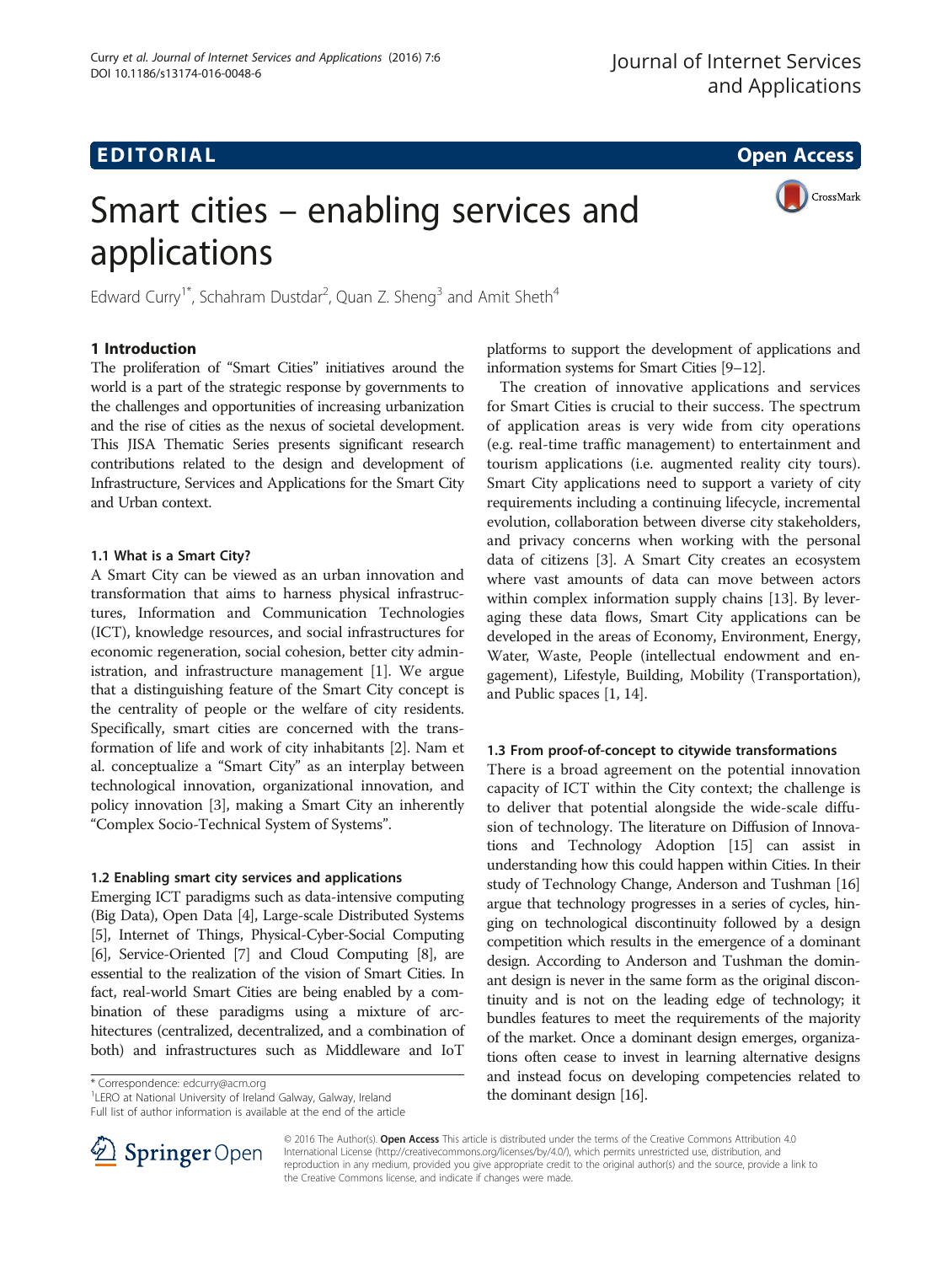Understanding these cycles and patterns can give an indication as to the trends in the Smart City domain. The first wave of Smart City initiatives can be seen as a large-scale design competition consisting of Proof-of-Concept projects that explored the potential for ICT within the city. The goal was to understand the requirements, explore the design space, and discover the boundaries of the many different technologies supporting a Smart City. The defining characteristics of many projects in this wave was a focus on experimental design together with a limited pilot deployment (i.e. sensor deployment in the range of tens to a few hundreds that covered a few city districts).

The second wave of Smart City projects, now underway, are focusing more on citywide deployments of the technology to drive mass adoption. The key challenge in this wave is the need to identify the dominant design needed to support the requirements of mass-market adoption. The Innovation Adoption literature can again guide Smart City researchers in improving the uptake of their technology. The likelihood of an innovation being adopted can be increased if it possesses certain key characteristics [\[17](#page-2-0)]. The following criteria have been adapted from [[17](#page-2-0)] for the Smart City context:

- Relative Advantage: enabling a better functioning city and city life (Impact of the technology on the different Smart City domains).
- Compatibility: degree to which a Smart City technology is consistent with existing city stakeholder values, or interests, and city context.
- Complexity: the degree of difficulty involved in implementing the technology and communicating benefits to stakeholders.
- Trialability: degree to which experimentation is possible with the technology.
- Cost Efficiency and Feasibility: with respect to existing comparable practice.
- Evidence: availability of research evidence and practice efficacy.
- Risk: level of risk associated with the implementation and adoption.

Smart City innovations will need to possess a number of these characteristics if they are to be successfully adopted within real-world cities. This sets out a clear research direction for Smart Cities.

#### 1.4 The state of research

Current research in the Smart Cities area is wide reaching and combines many different disciplines to address the diversity of challenges. Among the area of enabling services and applications for Smart Cities, the more active areas of research include:

- Requirements for Smart Cities: Researchers in this area are investigating the evolving needs of infrastructure requirements for next-generation Smart City solutions.
- Architectures and Paradigms for Smart Cities: Work in this area is focused on the investigation of the theoretical foundations on architectures for Smart City including City-as-a-Platform, centralized and/or decentralized Architectural Approaches, System of Systems engineering & Cloud Computing for Smart Cities.
- Infrastructures for Smart Cities: Design and implementation infrastructure services for Smart Cities including Internet of Things platforms and middleware, sensor and connectivity infrastructure, and services for cooperative sensing including Context, Resource, and Semantic awareness for Smart Cities.
- City Information Management: Much work is underway in the area of data-intensive computing (Big Data), Open Big City Data and urban-scale data sharing, interoperability, security and privacy. Research in this area also falls into the category of urban analytics, and urban information models.
- Service Innovation and Design for Smart Cities: In order to deliver the applications and services needed for urban management many cities are engaging in an open innovation model to increase the participation of citizens and organizations in citizen-led innovation. Many researchers are investigating new service models based on this model, and a hot topic of research in this area is open data published by city management or authorities. In fact, the alignment and explicit connection between open data policies with open innovation aspects of Smart Cities are increasingly stronger.
- Case Studies: Finally, there is a need for more published case studies of successful Smart City deployments including retrospective analyses of successful (and sometimes unsuccessful) Smart City development. These serve both to increase our understanding of what it takes to deliver impact within a Smart City, as well as providing insights into challenges, techniques, and lessons learned.

#### 1.5 The papers

The focus of this thematic series is to present significant contributions from the active research areas of Smart Cities. We are interested in works possessing characteristics belonging to the second wave of Smart City projects. In particular we have selected papers that 1) demonstrate a clear advantage for enabling a better functioning city for residents and visitors, 2) have a clear value proposition that can be easily communicated in